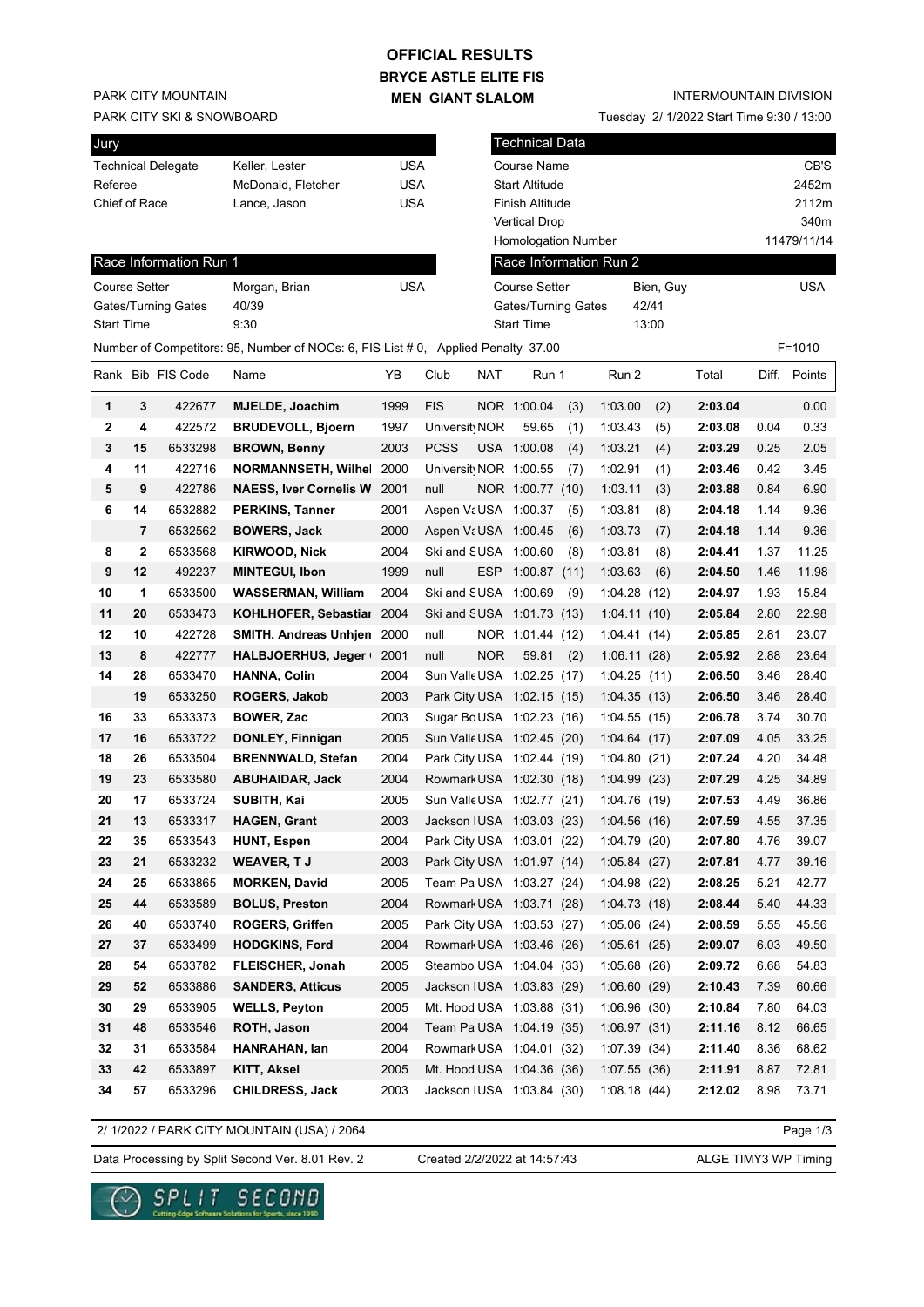## PARK CITY SKI & SNOWBOARD PARK CITY MOUNTAIN

# **BRYCE ASTLE ELITE FIS MEN GIANT SLALOM OFFICIAL RESULTS**

INTERMOUNTAIN DIVISION

Tuesday 2/ 1/2022 Start Time 9:30 / 13:00

|    |    | Rank Bib FIS Code | Name                      | ΥB   | Club                       | NAT | Run 1       | Run 2        | Total                | Diff. | Points       |
|----|----|-------------------|---------------------------|------|----------------------------|-----|-------------|--------------|----------------------|-------|--------------|
| 35 | 92 | 6533719           | <b>MACUGA, Daniel</b>     | 2005 | Park City USA 1:04.70 (40) |     |             | 1:07.39(34)  | 2:12.09              | 9.05  | 74.29        |
| 36 | 91 | 6533917           | <b>KLING, Henry</b>       | 2005 | Mt. Hood USA 1:05.11 (42)  |     |             | 1:07.27(33)  | 2:12.38              | 9.34  | 76.67        |
| 37 | 60 | 6533726           | <b>RENICK, Mason</b>      | 2005 | Ski and SUSA 1:05.72 (49)  |     |             | 1:07.59(38)  | 2:13.31              | 10.27 | 84.30        |
| 38 | 55 | 6533241           | SNYDER-SMITH, Owen        | 2003 | Crystal MUSA 1:05.32 (44)  |     |             | 1:08.06(41)  | 2:13.38              | 10.34 | 84.88        |
| 39 | 70 | 6533810           | JARVIE, Max               | 2005 | Snowbird USA 1:05.64 (48)  |     |             | 1:07.76 (39) | 2:13.40              | 10.36 | 85.04        |
|    | 59 | 6533717           | <b>ULLRICH, Soren</b>     | 2005 | Mt. Hood USA 1:05.24 (43)  |     |             | 1:08.16(43)  | 2:13.40 10.36        |       | 85.04        |
| 41 | 49 | 6533570           | GOODBODY, Stuart          | 2004 | Meadows USA 1:05.88 (52)   |     |             | 1:07.55(36)  | 2:13.43 10.39        |       | 85.29        |
| 42 | 43 | 6533520           | <b>SAMMIS, Carter</b>     | 2004 | Sun Valle USA 1:04.05 (34) |     |             | 1:09.50(52)  | 2:13.55 10.51        |       | 86.27        |
| 43 | 65 | 6533471           | <b>HORRIGAN, James</b>    | 2004 | Alyeska {USA 1:06.61 (62)  |     |             | 1:07.12(32)  | 2:13.73 10.69        |       | 87.75        |
| 44 | 58 | 6533508           | <b>HOLDAWAY, Max</b>      | 2004 | Snowbird USA 1:05.87 (51)  |     |             | 1:07.99(40)  | 2:13.86 10.82        |       | 88.82        |
| 45 | 45 | 6533586           | <b>CLAUSEN, Sam</b>       | 2004 | Jackson IUSA 1:05.63 (47)  |     |             | 1:08.60(46)  | 2:14.23 11.19        |       | 91.86        |
| 46 | 94 | 6533914           | <b>WILLIAMS, Nate</b>     | 2005 | Snow Sui USA 1:06.09 (55)  |     |             | 1:08.23(45)  | 2:14.32 11.28        |       | 92.59        |
| 47 | 61 | 6533748           | <b>RANTZ, Tyler</b>       | 2005 | Team Pa USA 1:06.52 (58)   |     |             | 1:08.14(42)  | 2:14.66              | 11.62 | 95.39        |
| 48 | 34 | 180934            | <b>TILANDER, Nicolas</b>  | 2004 | Sun Valle FIN              |     | 1:05.52(45) | 1:09.26(49)  | 2:14.78 11.74        |       | 96.37        |
| 49 | 30 | 6533488           | STAUDENMAYER, Zack 2004   |      | Sugar BoUSA 1:04.54 (38)   |     |             | 1:10.34(56)  | 2:14.88              | 11.84 | 97.19        |
| 50 | 41 | 6533487           | <b>PANTELICK, Charlie</b> | 2004 | Sugar BoUSA 1:05.78 (50)   |     |             | 1:09.17(48)  | 2:14.95              | 11.91 | 97.77        |
| 51 | 56 | 6533574           | <b>HASSMAN, Kjetil</b>    | 2004 | Big Sky SUSA 1:06.47 (57)  |     |             | 1:09.10(47)  | 2:15.57 12.53 102.86 |       |              |
| 52 | 75 | 6533490           | <b>CULLEN, Robert</b>     | 2004 | Sun Valle USA 1:05.98 (54) |     |             | 1:09.77(55)  | 2:15.75 12.71 104.33 |       |              |
| 53 | 68 | 6533484           | LOESER, Oliver            | 2004 | Crystal MUSA 1:06.54 (59)  |     |             | 1:09.62(53)  | 2:16.16 13.12 107.70 |       |              |
| 54 | 64 | 6533648           | FERGUSON, lain            | 2004 | Mammotl USA 1:06.54 (59)   |     |             | 1:09.73(54)  | 2:16.27 13.23 108.60 |       |              |
| 55 | 72 | 6533247           | <b>SCHLOPY, Mason</b>     | 2003 | Rowmark USA 1:07.11 (66)   |     |             | 1:09.35(51)  | 2:16.46 13.42 110.16 |       |              |
| 56 | 81 | 6533809           | <b>BROWN, Oscar</b>       | 2005 | Snowbird USA 1:07.51 (69)  |     |             | 1:09.27(50)  | 2:16.78 13.74 112.79 |       |              |
| 57 | 69 | 6533744           | <b>CURCI, Cole</b>        | 2005 | Sun Valle USA 1:06.54 (59) |     |             | 1:10.86(58)  | 2:17.40 14.36 117.88 |       |              |
| 58 | 79 | 6533876           | <b>MACK, Declan</b>       | 2005 | Sugar BoUSA 1:06.68 (64)   |     |             | 1:10.97(59)  | 2:17.65 14.61 119.93 |       |              |
| 59 | 83 | 6533257           | <b>PAVLICEK, Lucas</b>    | 2003 | Snowbird USA 1:07.27 (67)  |     |             | 1:12.86(63)  | 2:20.13 17.09 140.29 |       |              |
| 60 | 74 | 6533912           | <b>MCGEE, Nico</b>        | 2005 | Jackson IUSA 1:10.19 (75)  |     |             | 1:10.85(57)  | 2:21.04 18.00 147.76 |       |              |
| 61 | 87 | 6533544           | <b>DOBROVINSKY, Alex</b>  | 2003 | Park City USA 1:09.37 (73) |     |             | 1:12.20(60)  | 2:21.57 18.53 152.11 |       |              |
| 62 | 85 | 6533538           | SMITH, Teddy              | 2004 | Kirkwood USA 1:09.33 (72)  |     |             | 1:12.45(61)  | 2:21.78              |       | 18.74 153.83 |
| 63 | 93 | 6533891           | <b>MASTERSON, Cody</b>    | 2005 | Sugar BoUSA 1:10.23 (76)   |     |             | 1:12.56(62)  | 2:22.79 19.75 162.12 |       |              |
|    |    |                   |                           |      |                            |     |             |              |                      |       |              |

### **NOT PERMITTED TO START 1st RUN**

**DID NOT START 1st RUN**

## **DID NOT FINISH 1st RUN: 19 competitors**

| 88<br>LACKEY, Jack<br>2005<br>Mammotl USA<br>6533786<br><b>CAMPBELL, Colin</b><br>84<br>Park City USA<br>6533784<br>2005<br>82<br><b>DOLLAR, Etienne</b><br>Team Pa USA<br>2004<br>6533553<br>80<br><b>STEARNS, Frank</b><br>2004<br>Rowmark USA<br>6533483<br>73<br><b>MCCOUBREY, Shaw</b><br>SVSEF USA<br>2003<br>6533314<br>67<br>Team Pa USA<br>2004<br><b>FRANCIS, Tyler</b><br>6533561<br>66<br><b>RIXON, Taylor</b><br>Sun Valle USA<br>2004<br>6533510<br>63<br>6533729<br><b>LINDSEY, Rhett</b><br>2005<br>Team Pa USA<br>62<br>6533026<br><b>HORSLEY, Finn</b><br>2002<br>Snowbird USA | 89 | 6533813 | PETERSON, Aidan | 2005 | Team Pa USA |
|--------------------------------------------------------------------------------------------------------------------------------------------------------------------------------------------------------------------------------------------------------------------------------------------------------------------------------------------------------------------------------------------------------------------------------------------------------------------------------------------------------------------------------------------------------------------------------------------------|----|---------|-----------------|------|-------------|
|                                                                                                                                                                                                                                                                                                                                                                                                                                                                                                                                                                                                  |    |         |                 |      |             |
|                                                                                                                                                                                                                                                                                                                                                                                                                                                                                                                                                                                                  |    |         |                 |      |             |
|                                                                                                                                                                                                                                                                                                                                                                                                                                                                                                                                                                                                  |    |         |                 |      |             |
|                                                                                                                                                                                                                                                                                                                                                                                                                                                                                                                                                                                                  |    |         |                 |      |             |
|                                                                                                                                                                                                                                                                                                                                                                                                                                                                                                                                                                                                  |    |         |                 |      |             |
|                                                                                                                                                                                                                                                                                                                                                                                                                                                                                                                                                                                                  |    |         |                 |      |             |
|                                                                                                                                                                                                                                                                                                                                                                                                                                                                                                                                                                                                  |    |         |                 |      |             |
|                                                                                                                                                                                                                                                                                                                                                                                                                                                                                                                                                                                                  |    |         |                 |      |             |
|                                                                                                                                                                                                                                                                                                                                                                                                                                                                                                                                                                                                  |    |         |                 |      |             |

### 2/ 1/2022 / PARK CITY MOUNTAIN (USA) / 2064

Data Processing by Split Second Ver. 8.01 Rev. 2 Created 2/2/2022 at 14:57:43 ALGE TIMY3 WP Timing

Created 2/2/2022 at 14:57:43

Page 2/3